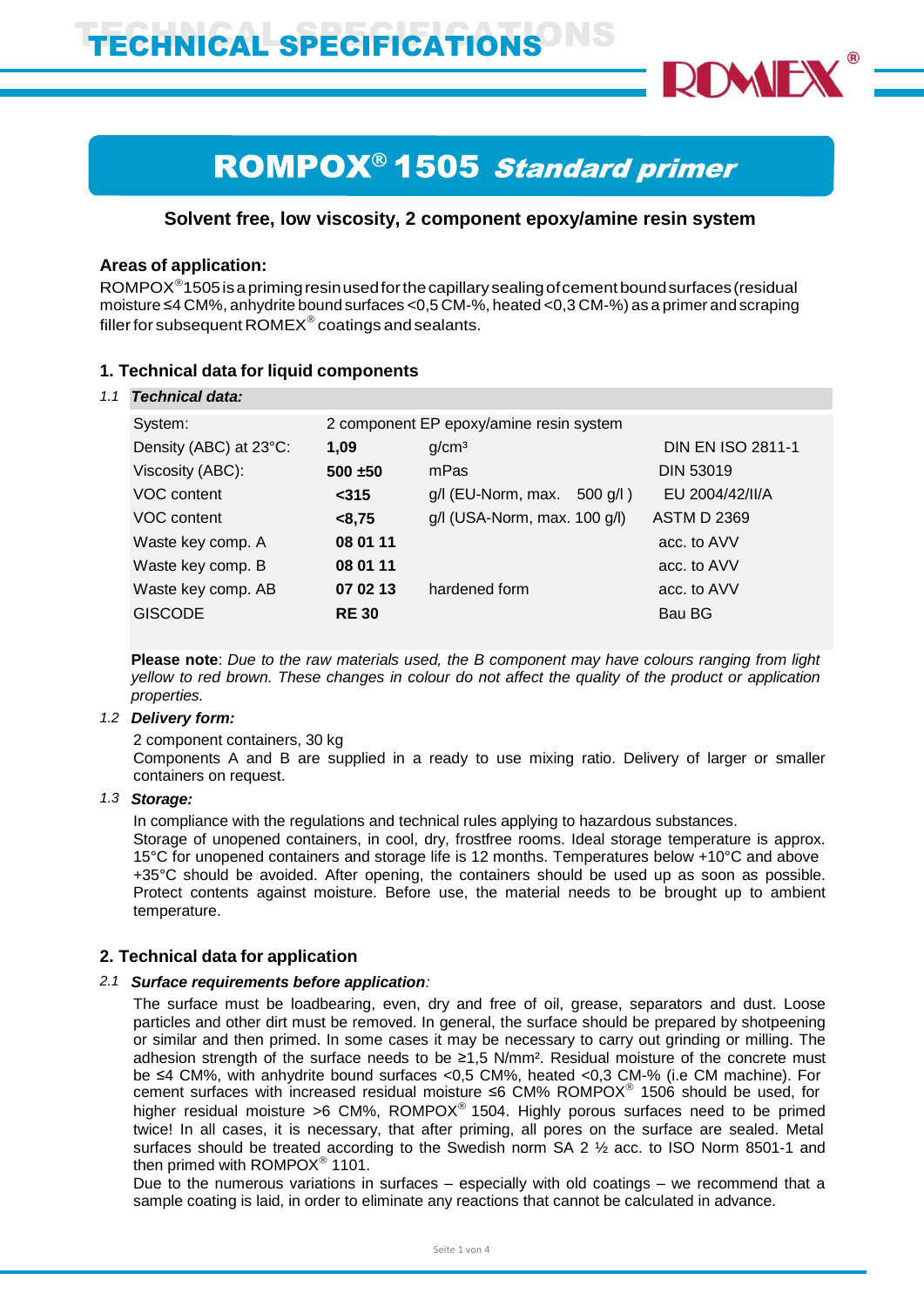

# **Page 2 of Technical Specifications ROMPOX® 1505 – Standard primer**

| 2.2 | <b>Technical data for application:</b> |                 |                         |                                      |                            |
|-----|----------------------------------------|-----------------|-------------------------|--------------------------------------|----------------------------|
|     | Mixing ratio:                          | A : B           |                         | 100:50                               | weight parts               |
|     | Application time at:                   | $10^{\circ}$ C: | 60                      | mins.                                | ROMEX <sup>®</sup> NORM 04 |
|     |                                        | $20^{\circ}$ C: | 30                      | mins.                                | ROMEX <sup>®</sup> NORM 04 |
|     |                                        | $30^{\circ}$ C: | 15                      | mins.                                | ROMEX <sup>®</sup> NORM 04 |
|     | Pot time at:                           | $23^{\circ}$ C: | 35                      | mins.                                | ROMEX <sup>®</sup> NORM 04 |
|     | Min. hardening                         |                 |                         |                                      |                            |
|     | temperature:                           |                 |                         | +10 °C (floor and room temperature)  |                            |
|     | Application temperature                |                 |                         | 15-30 °C (floor and air temperature) |                            |
|     | Dewpoint distance:                     |                 | at least. $3 \degree$ C |                                      |                            |
|     | Air humidity:                          |                 |                         | max. 75 % rel. humidity              |                            |

**Please note**: *The times mentioned in item 2.2 are approximations and will vary with differing ambient conditions.*

# *2.3 Application instructions:*

Component B (hardener) is poured completely into component A (resin) and stirred well using a slow rotating mixer (approx. 300 rpm, diameter of whisk approx. 1/3 of the diameter of the container). In case of using part measurements (mix A component first, homogenously), these need to be weighed exactly using an electronic scale according to the stated mixing ratio. Mix only the quantity that can be used within the pot time. Do not use straight from the delivery container! Avoid mixing air into mixture. After mixing, pour into a clean container and stir again. ROMPOX<sup>®</sup> 1505 is applied by flooding using a one lip rubber squeegee and then rolling with a fur roller crosswise.

**Please note:** If there is a risk of rising damp from the surface, then to prevent osmosis, ROMPOX<sup>®</sup> *1506 or 1504 should be applied with at least 2 x 0,300 kg/m².*

*In case of surface and material temperatures below +15°C, levelling and surface faults can occur!*

### *2.4 Application examples:*

|                | <b>Work process</b>      | <b>ROMEX<sup>®</sup></b>                                                                                     | <b>Product</b> | <b>Consumption</b>                                           | <b>Application</b>                                                      |
|----------------|--------------------------|--------------------------------------------------------------------------------------------------------------|----------------|--------------------------------------------------------------|-------------------------------------------------------------------------|
| 2.41           | As a primer              |                                                                                                              |                |                                                              |                                                                         |
| $\cdot$ 1      | Surface preparation      |                                                                                                              |                |                                                              | See item 2.1                                                            |
| $\cdot$        | Primer                   | ROMPOX <sup>®</sup> 1505<br>Standard primer                                                                  |                | min. $0,3$ kg/m <sup>2</sup>                                 | Flooding using rubber<br>squeegee and then with rollers                 |
|                | Sprinkling if required * | Firedried quartz sand with $\varnothing$ 0,3-<br>$0,8$ mm                                                    |                | approx. $0.5 \text{ kg/m}$                                   | Sprinkle                                                                |
| 2.42           | As a scraping filler     |                                                                                                              |                |                                                              |                                                                         |
| . 1<br>$\cdot$ | Surface preparation      |                                                                                                              |                |                                                              | See item 2.1                                                            |
| .3             | Primer                   | ROMPOX <sup>®</sup> 1505<br>Standard primer                                                                  |                | min. $0,3$ kg/m <sup>2</sup>                                 | Flooding using rubber<br>squeegee and then with<br>rollers              |
|                | Scraping filler          | layer thickness of 1mm each<br>1 wp ROMPOX <sup>®</sup> 1505<br>1 wp Filler<br><b>ROMEX<sup>®</sup> FG10</b> |                | min. $0,8$ kg/m <sup>2</sup><br>min. $0.8$ kg/m <sup>2</sup> | With 1 lip hard rubber<br>squeegee or smoothing<br>trowel, smooth well. |
|                | Sprinkling if required * | Firedried quartz sand with $\varnothing$ 0,3-<br>$0.8$ mm                                                    |                | approx. $0.5 \text{ kg/m}$                                   | Sprinkle                                                                |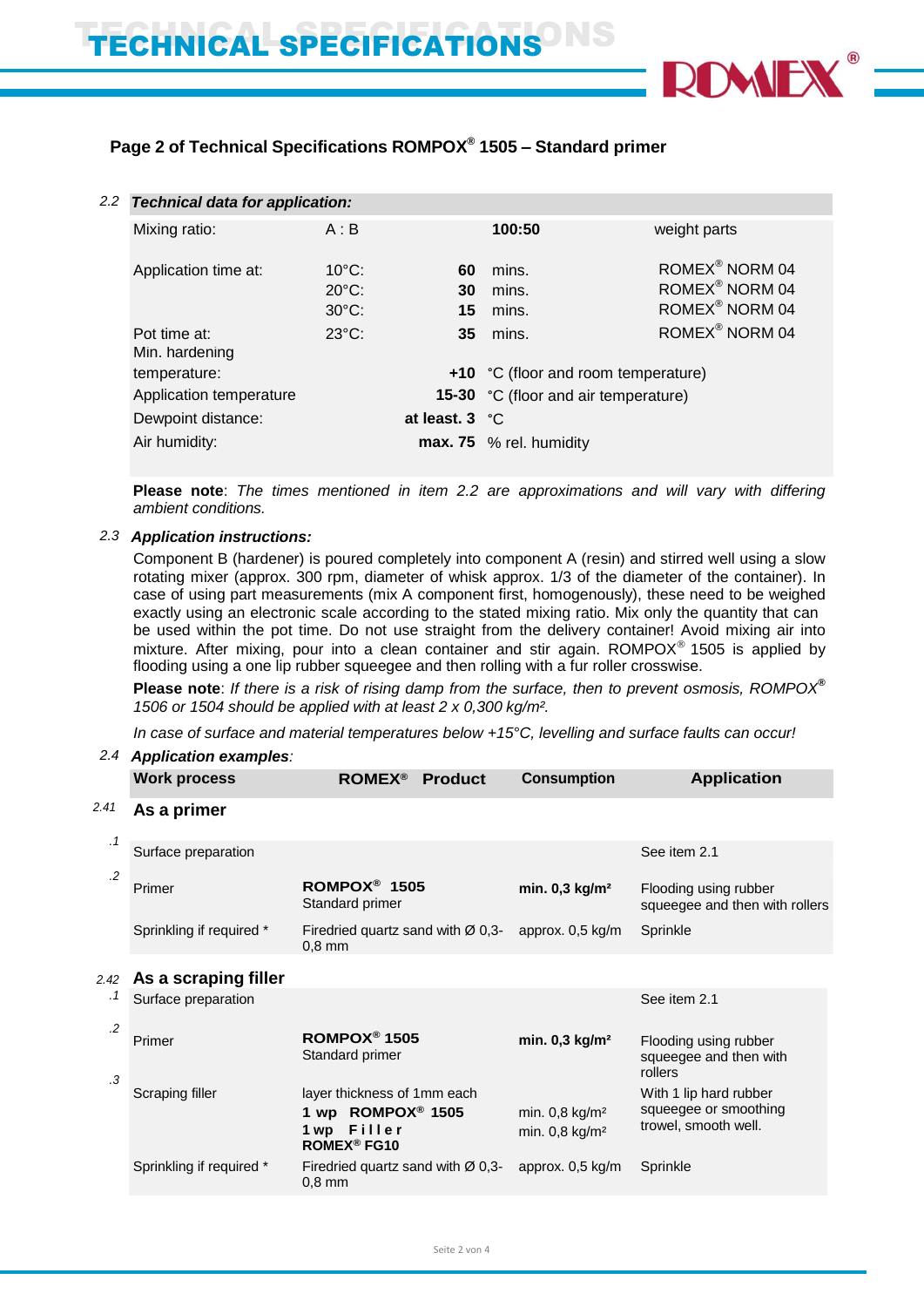

# **Page 3 of Technical Specifications ROMPOX® 1505 – Standard primer**

**\* Note**: *When working indoors, sprinkling can be left out, if it is ensured, that subsequent work will take place within 72 hours at the latest.*

*PleasetakenoteofROMEX technicalspecificationsforcoatingsandsealants.*

## *2.5 Cleaning:*

Each time work is interrupted, clean all tools and equipment with a general solvent (i.e. ethanol, white spirits).

# **3. Technical data for application**

# *3.1 Technical data:*

## *3.2* **Properties of coating:**

- Low viscosity
- Good penetration
- Can be filled with firedried quartz sand
- Solvent free
- Can be universally used as a primer and scraping filler
- For use indoors and outdoors
- Transparent/light yellow red-brownish

# **4. Safety instructions**

The products contain reactive materials and are partly hazardous to health in a non-hardened state. The hardener components can cause burns due to high alkali content. It can also cause irritation or skin sensitization. Avoid skin contact. If the product does get onto the skin, wash well with soap and water. If the product gets into the eyes, rinse well with water (keep an eye wash bottle on site) and seek medical treatment immediately. The guidelines in the regulations of handling hazardous materials apply as well as information sheets provided by the professional association of the chemical industry (i.e. BG-Bau, BGR 227 "Handling of epoxy resins"). Exact details on the handling of this product can be found in the safety data sheet for  $\mathsf{ROMPOX}^\circledast$  1505, comp. A and B.